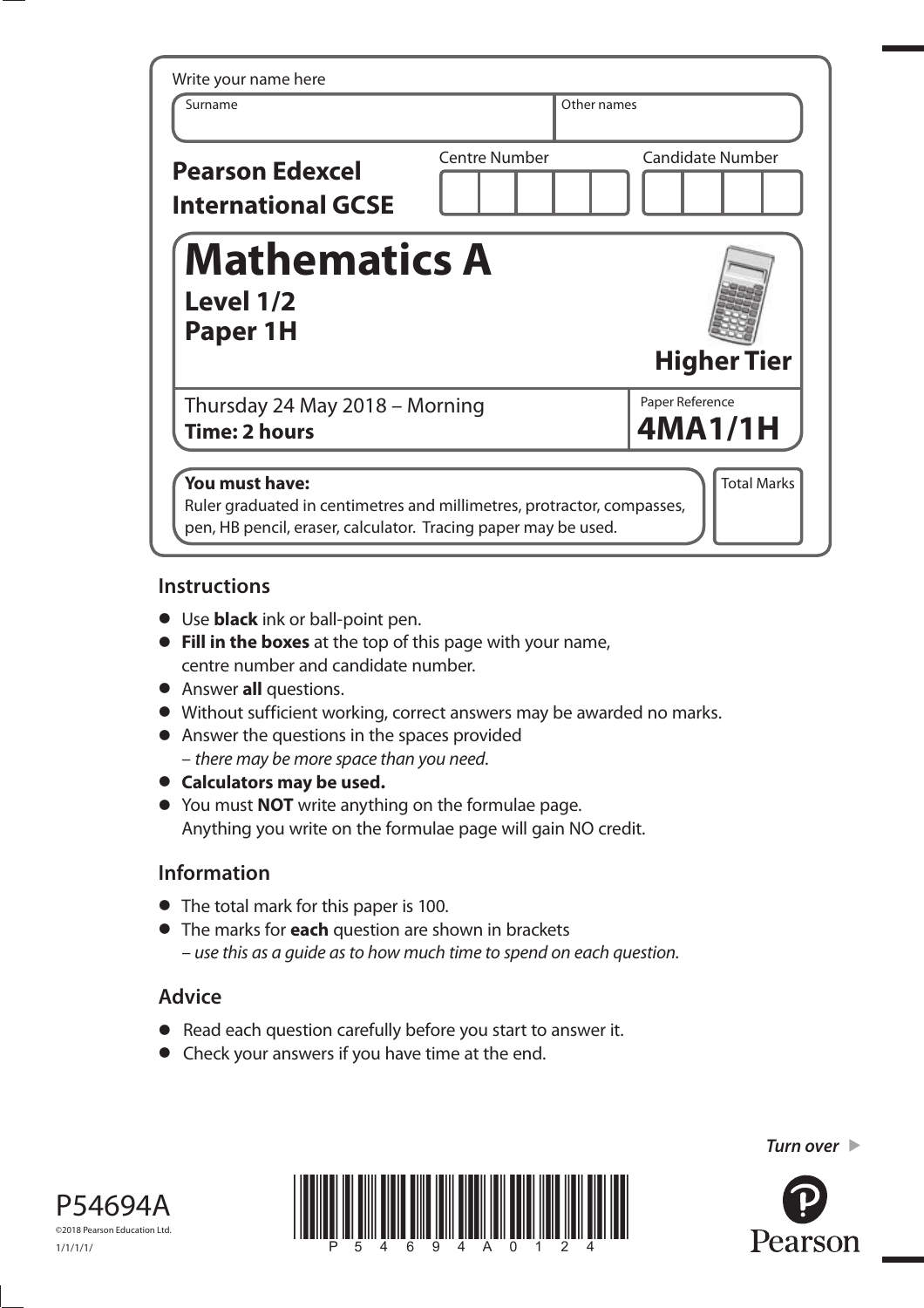

**DO NOT WRITE IN THIS AREA DO NOT WRITE IN THIS AREA DO NOT WRITE IN THIS AREA DO NOT WRITE IN THIS AREA DO NOT WRITE IN THIS AREA DO NOT WRITE IN THIS AREA DO NOT WRITE IN THIS AREA DO NOT WRITE IN THIS AREA DO NOT WRITE** 

**DOXIOTWRITEINTHISAREA** 

**DOMOIDING IN EAST PARTS** 

**DO NOT WRITE IN THIS AREA** 

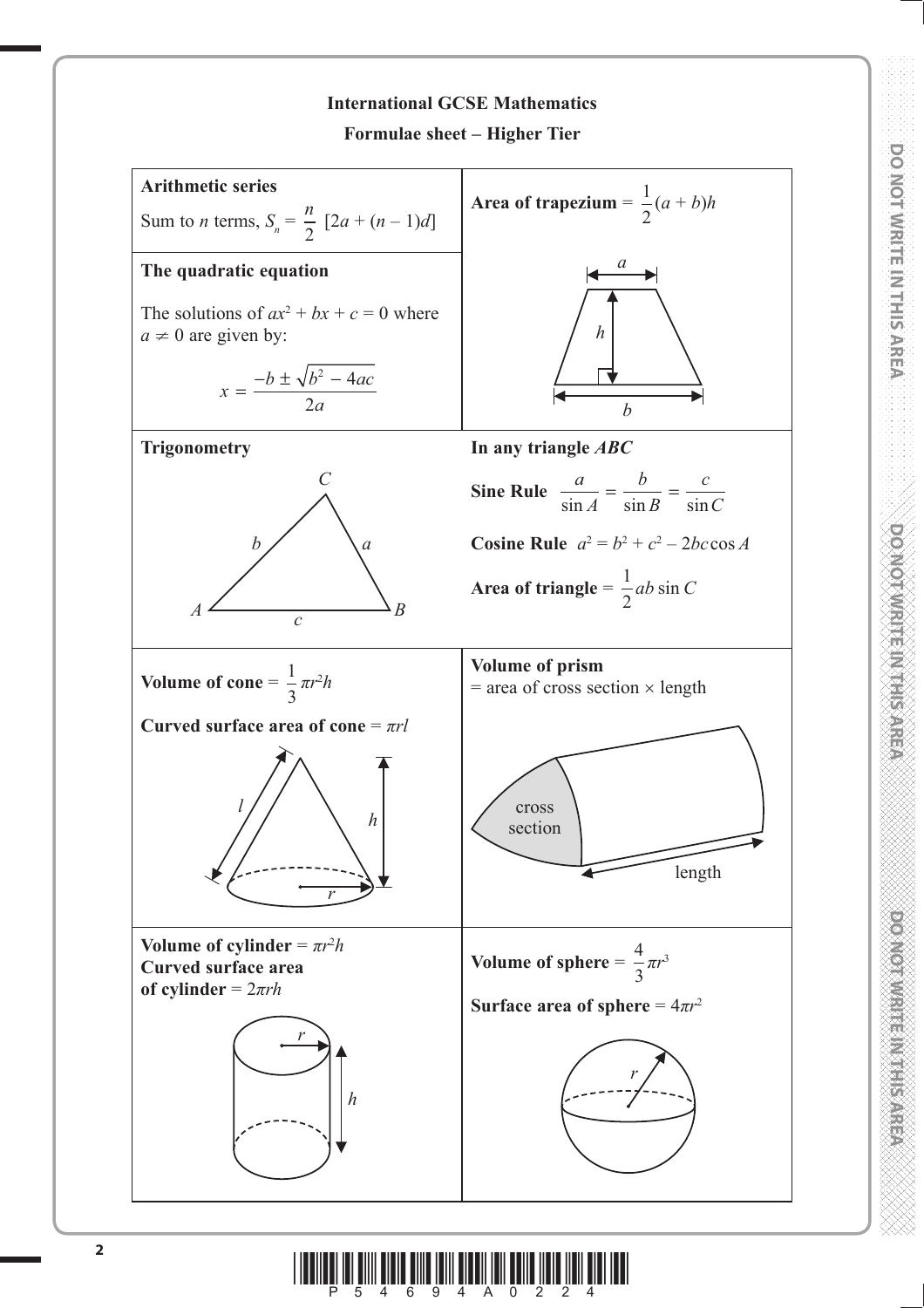## **Answer all TWENTY questions.**

#### **Write your answers in the spaces provided.**

### **You must write down all the stages in your working.**

**1** The table shows information about the weights, in kg, of 40 parcels.

| Weight of parcel $(p \text{ kg})$ | <b>Frequency</b>              |
|-----------------------------------|-------------------------------|
| $0 < p \leqslant 1$               | 19                            |
| $1 < p \leqslant 2$               | 12                            |
| $2 < p \leqslant 3$               | 5                             |
| $3 < p \leqslant 4$               | $\mathfrak{D}_{\mathfrak{p}}$ |
| $4 < p \leqslant 5$               | $\mathcal{D}$                 |

(a) Write down the modal class.

(b) Work out an estimate for the mean weight of the parcels.

 $kg$ 

....................................................... **(1)**

**(4)**

**(Total for Question 1 is 5 marks)**



**DONOT WRITEIN THIS AREA**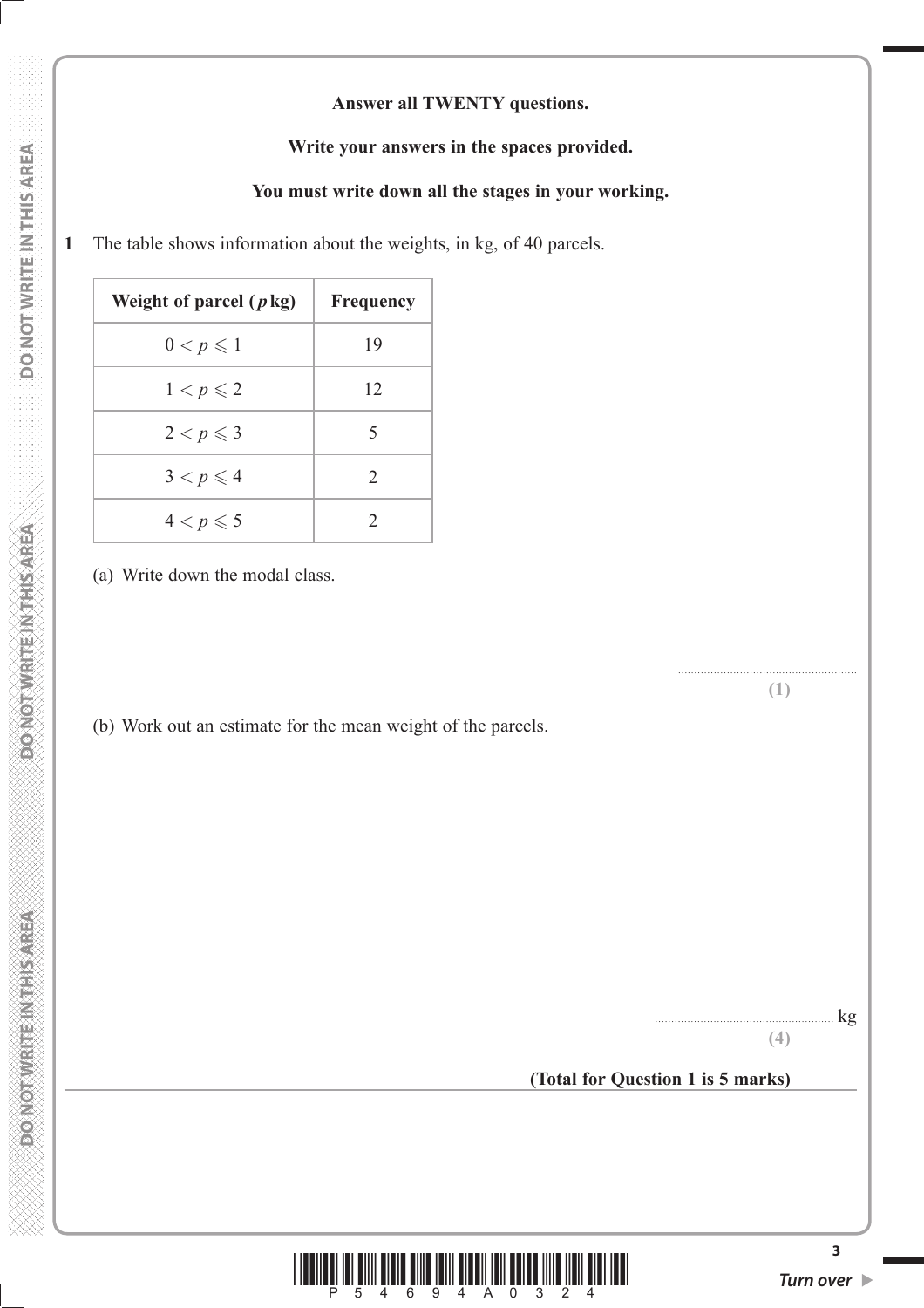**2** There are some people in a cinema.

 $\frac{3}{5}$  of the people in the cinema are children.

5 For the children in the cinema,

number of girls : number of boys = 2:7

There are 170 girls in the cinema.

Work out the number of adults in the cinema.

**(Total for Question 2 is 5 marks)**

.......................................................

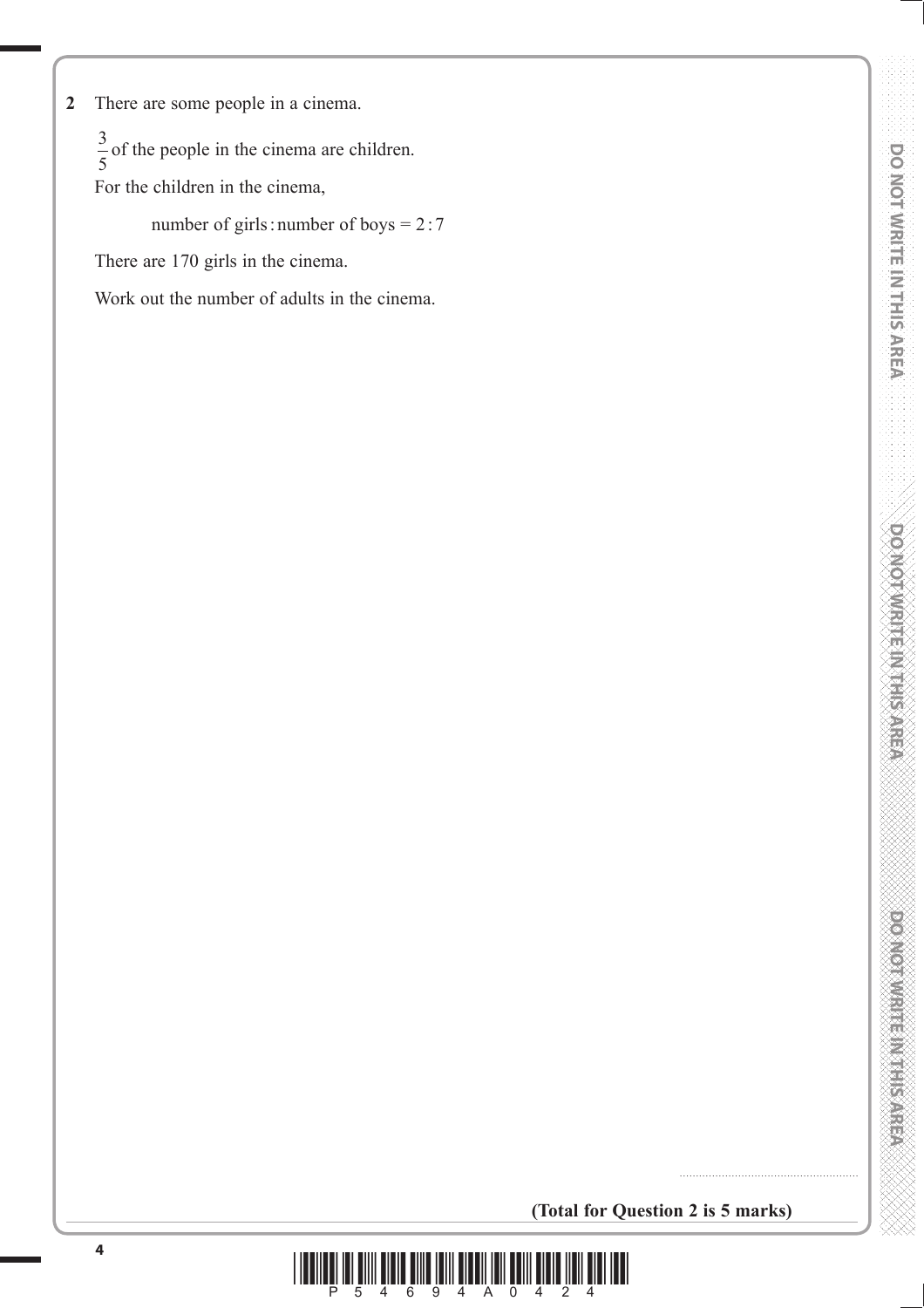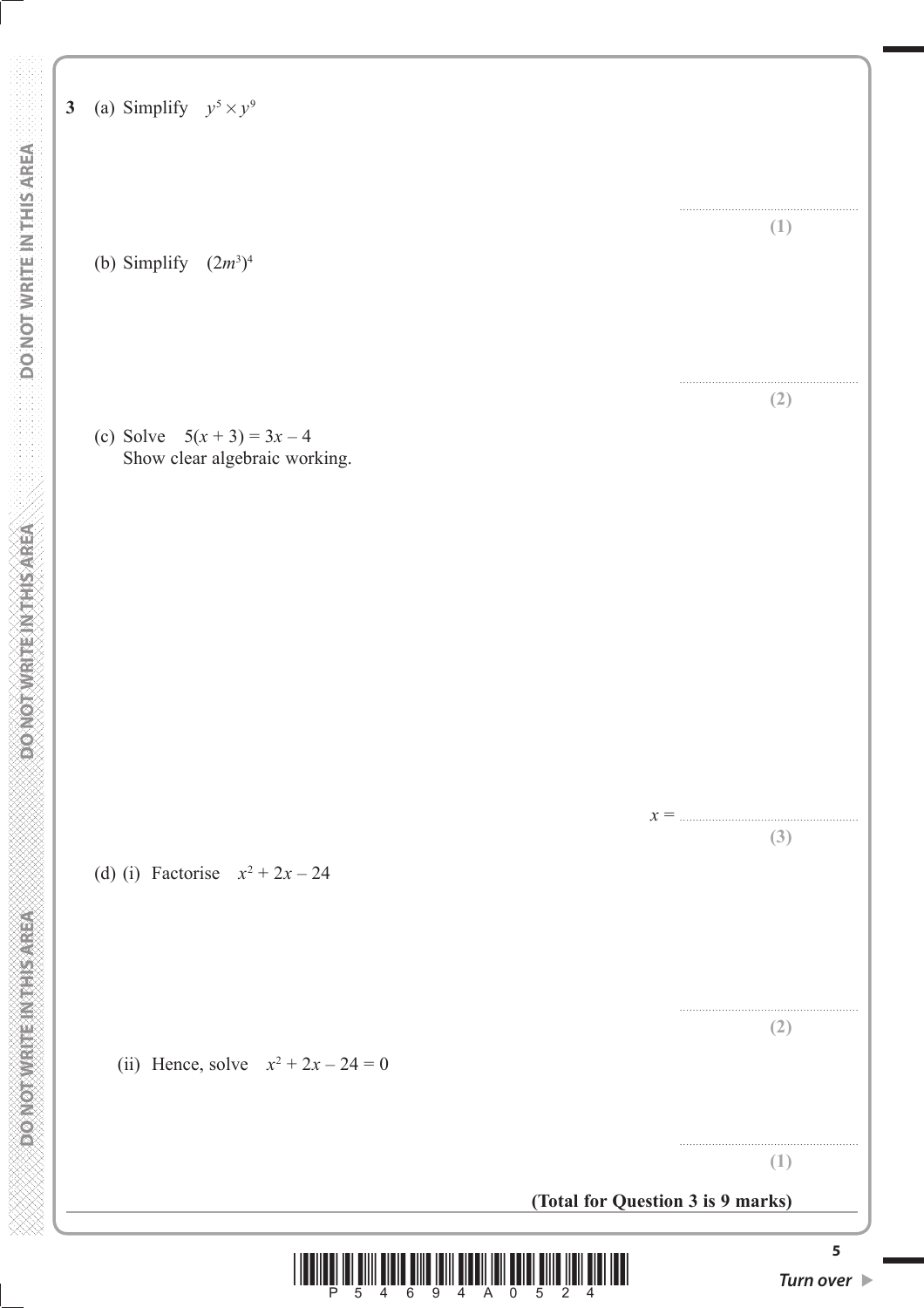

 $\prod\limits_{i=1}^n\prod\limits_{j=1}^n\prod\limits_{j=1}^n\prod\limits_{j=1}^n\prod\limits_{j=1}^n\prod\limits_{j=1}^n\prod\limits_{j=1}^n\prod\limits_{j=1}^n\prod\limits_{j=1}^n\prod\limits_{j=1}^n\prod\limits_{j=1}^n\prod\limits_{j=1}^n\prod\limits_{j=1}^n\prod\limits_{j=1}^n\prod\limits_{j=1}^n\prod\limits_{j=1}^n\prod\limits_{j=1}^n\prod\limits_{j=1}^n\prod\limits_{j=1}^n\prod\limits_{j=1}^n$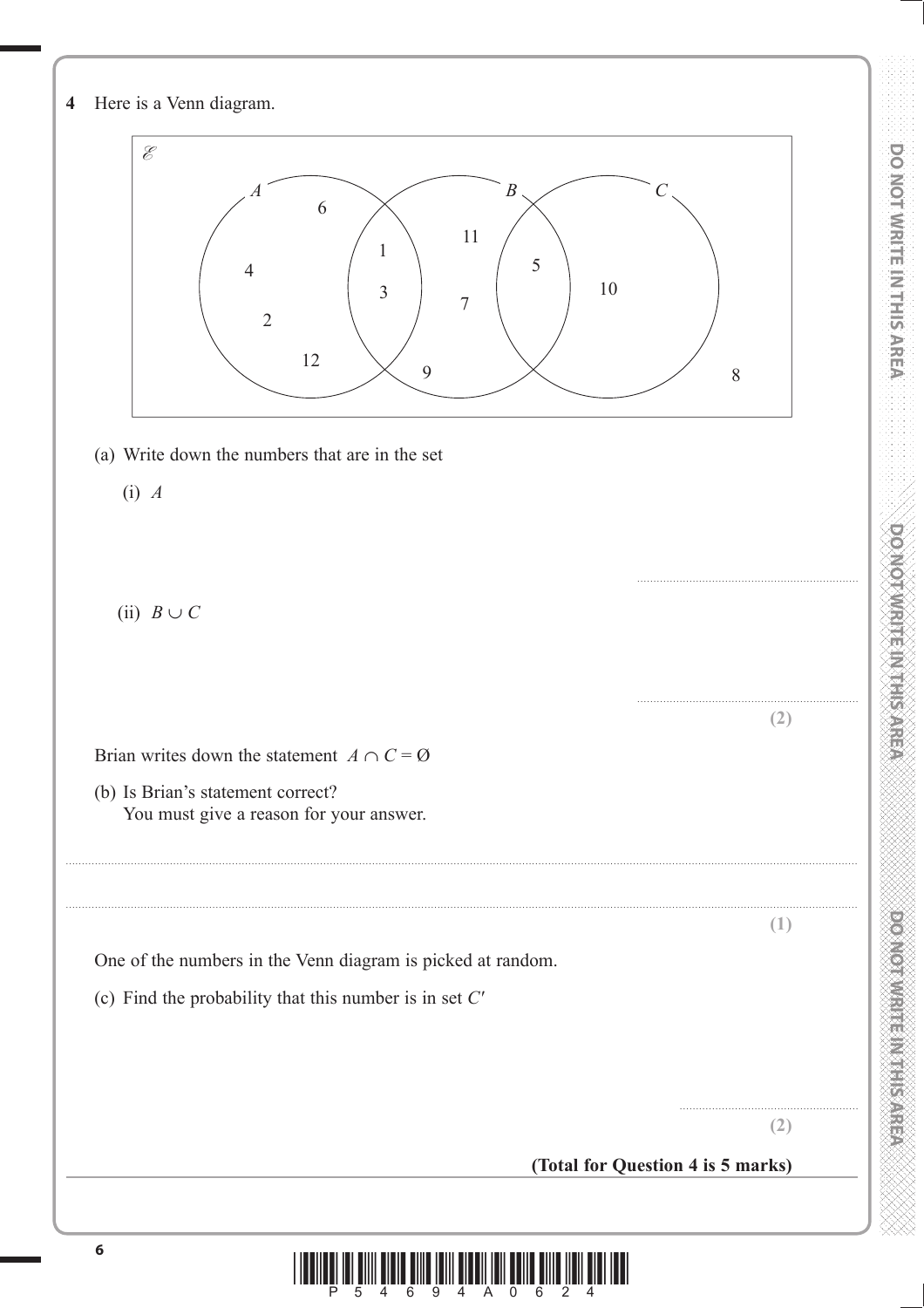5 (a) Write  $8 \times 10^4$  as an ordinary number. DO NOT WRITE IN THIS AREA  **DO NOT WRITE IN THIS AREA DO NOT WRITE IN THIS AREA DO NOT WRITE IN THIS AREA DO NOT WRITE IN THIS AREA DO NOT** ....................................................... (b) Work out  $(3.5 \times 10^5) \div (7 \times 10^8)$ Give your answer in standard form. **DONOTWEITEN THIS AREA** ....................................................... **(Total for Question 5 is 3 marks)CONGRESS MANAGEMENT CONGRES** 



**(1)**

**(2)**

**7**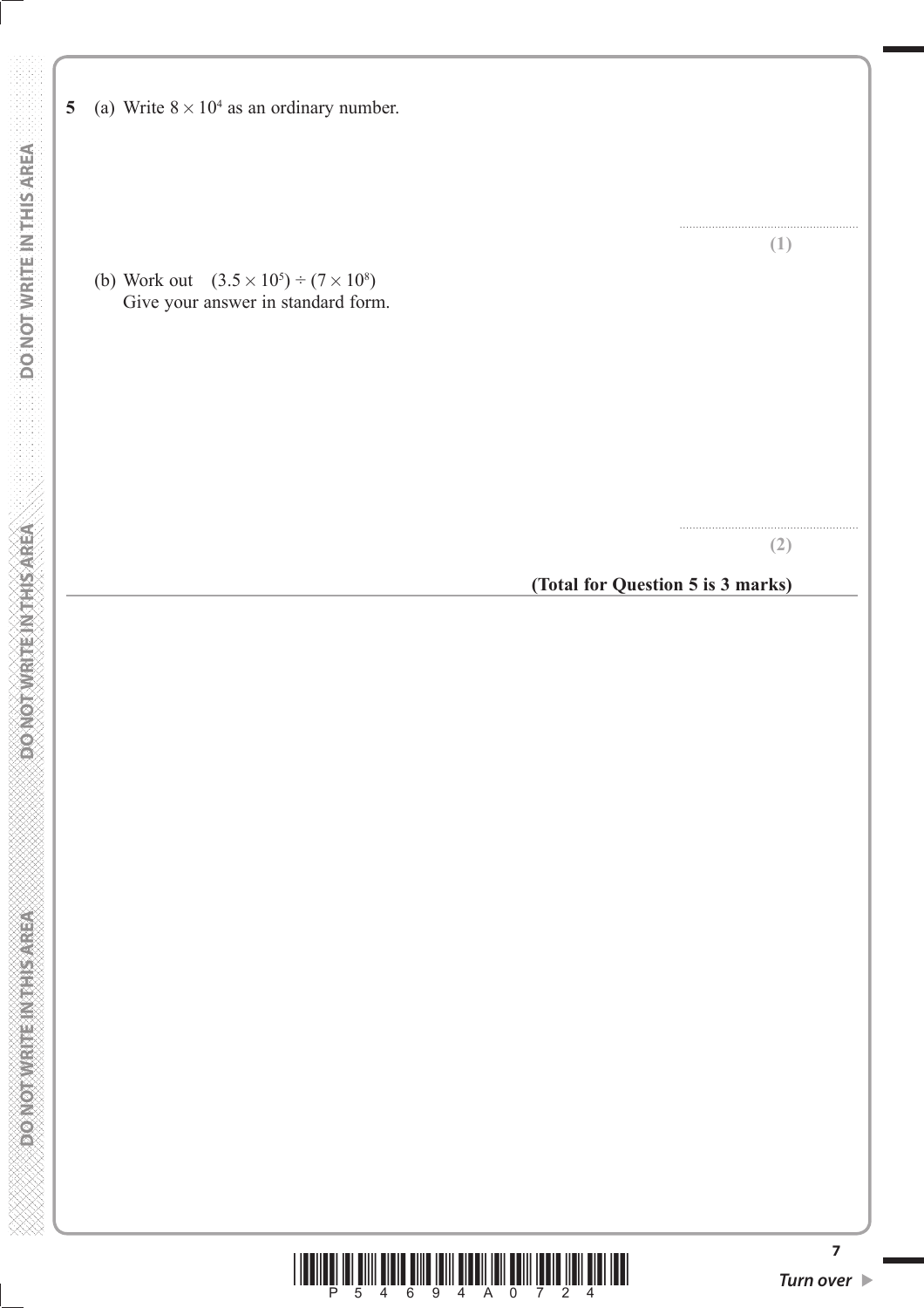Diagram **NOT** accurately drawn



*M*, *N* and *P* are points on a circle, centre *O*. *MON* is a diameter of the circle.

*MP* = 3.5 cm *PN* = 9.7 cm

**6**

Angle  $MPN = 90^\circ$ 

 Work out the circumference of the circle. Give your answer correct to 3 significant figures.

....................................................... cm

**(Total for Question 6 is 4 marks)**

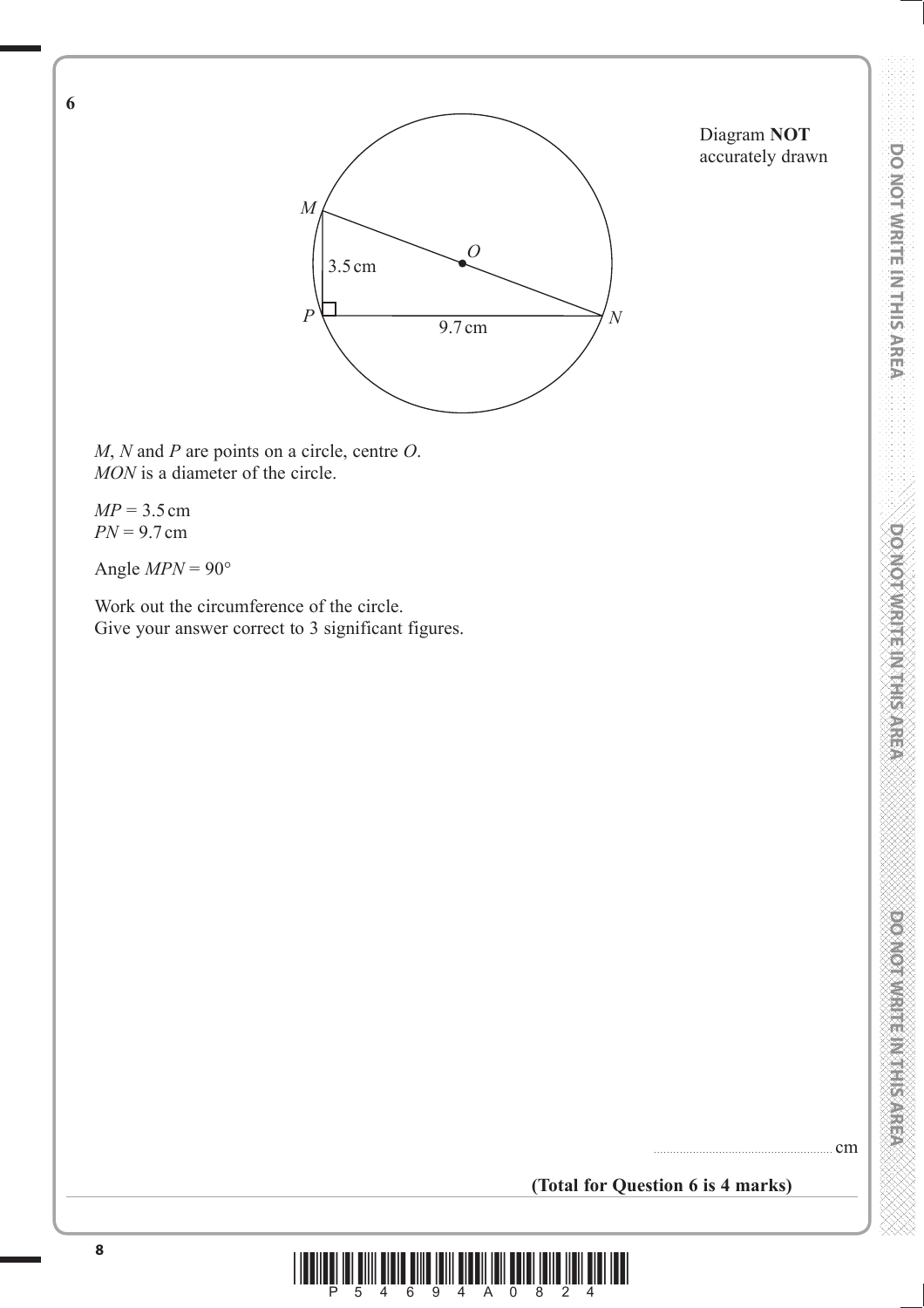- **7** Chao bought a boat for HK\$160 000 The value of the boat depreciates by 4% each year.
	- (a) Work out the value of the boat at the end of 3 years. Give your answer correct to the nearest HK\$.

 Jalina gets a salary increase of 5% Her salary after the increase is HK\$252 000

(b) Work out Jalina's salary before the increase.

HK\$

HK\$.......................................................

**(3)**

**(3)**

**(Total for Question 7 is 6 marks)**



**9**

**DONOT WRITEIN THIS AREA**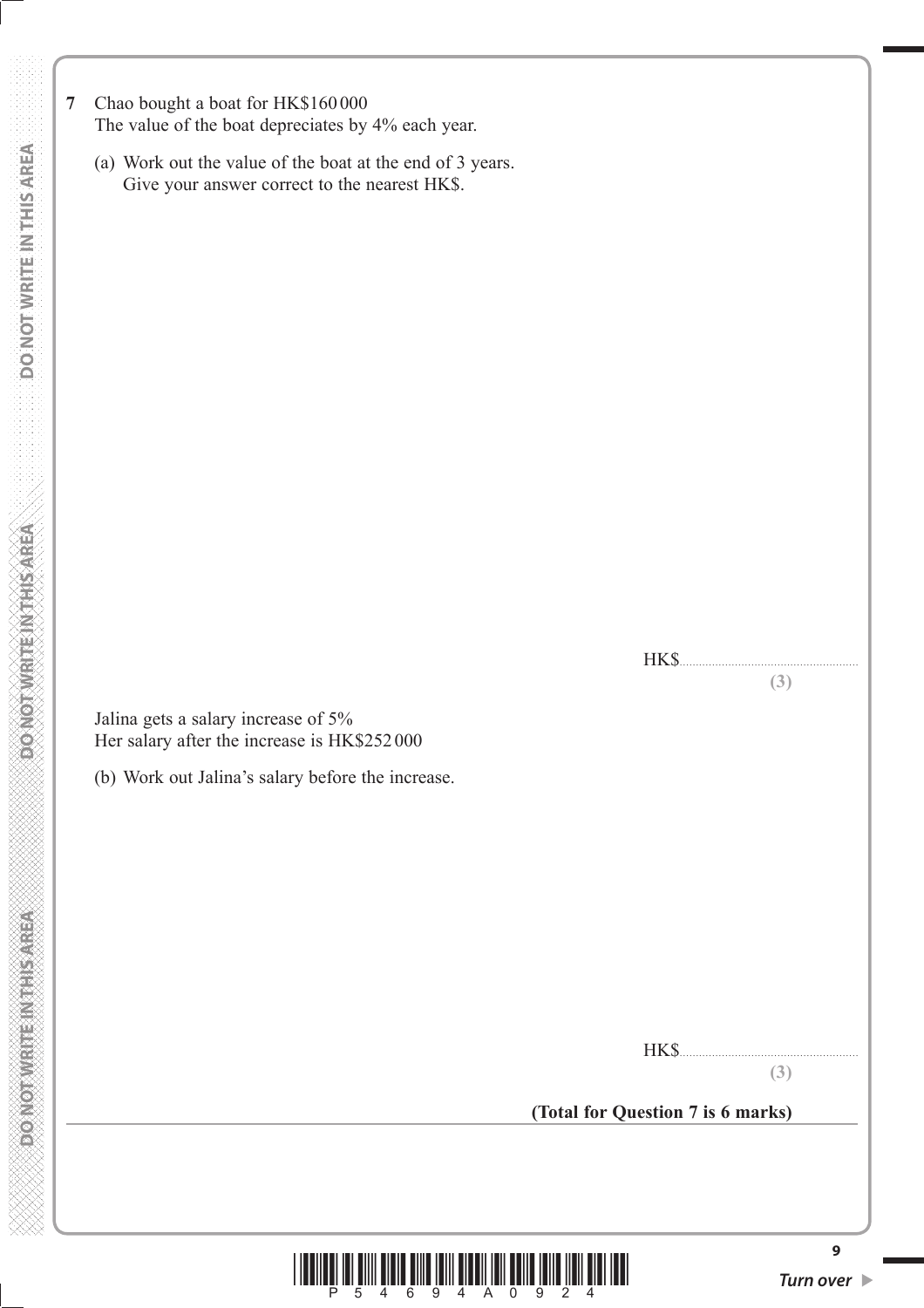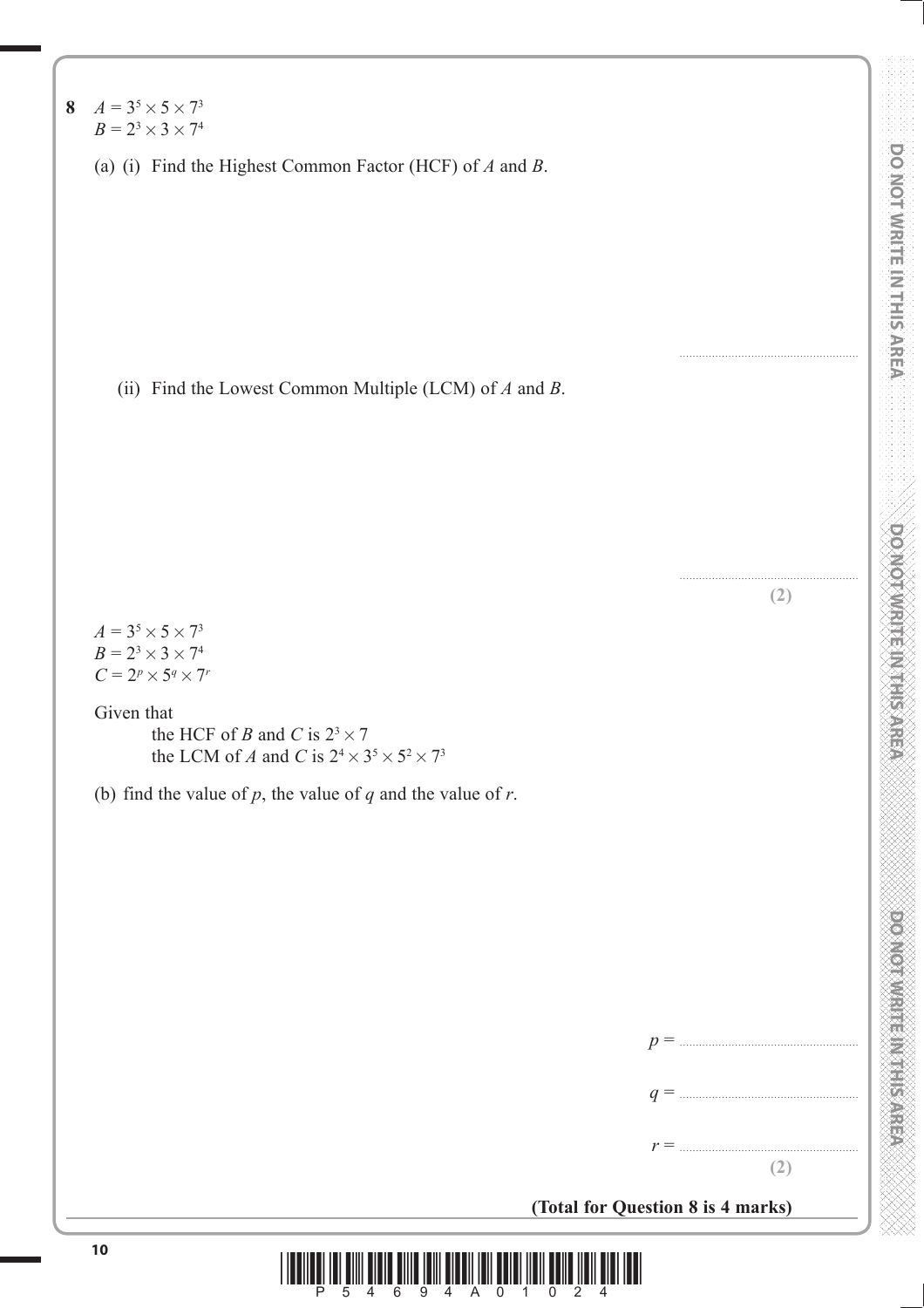

12.8 cm  $72^\circ$ 

Diagram **NOT** accurately drawn

Five of these triangles are put together to make a shape.

**9** The diagram shows a right-angled triangle.

Diagram **NOT** accurately drawn

Give your answer correct to 3 significant figures.

....................................................... cm

**(Total for Question 9 is 5 marks)**

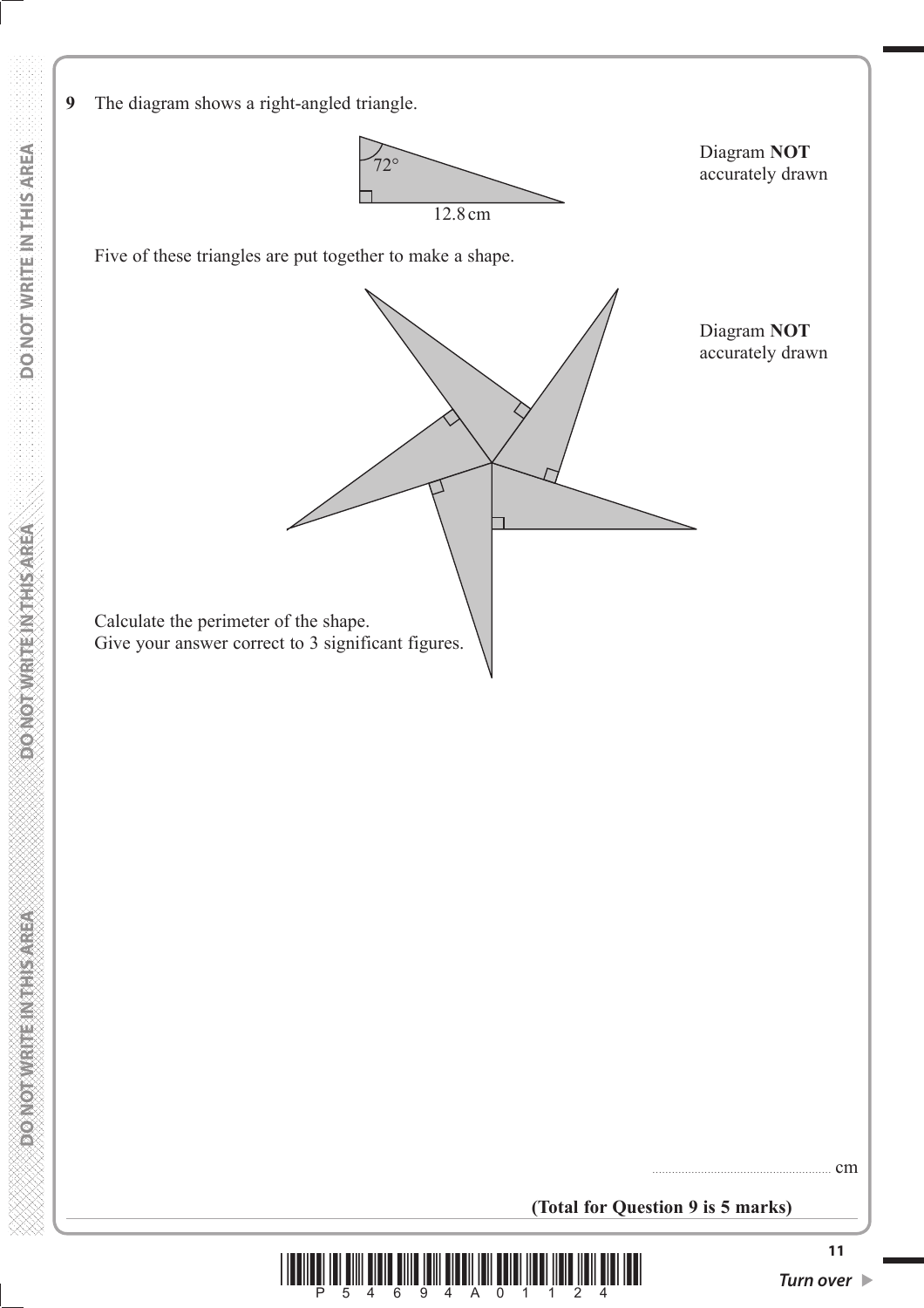

**(2)**

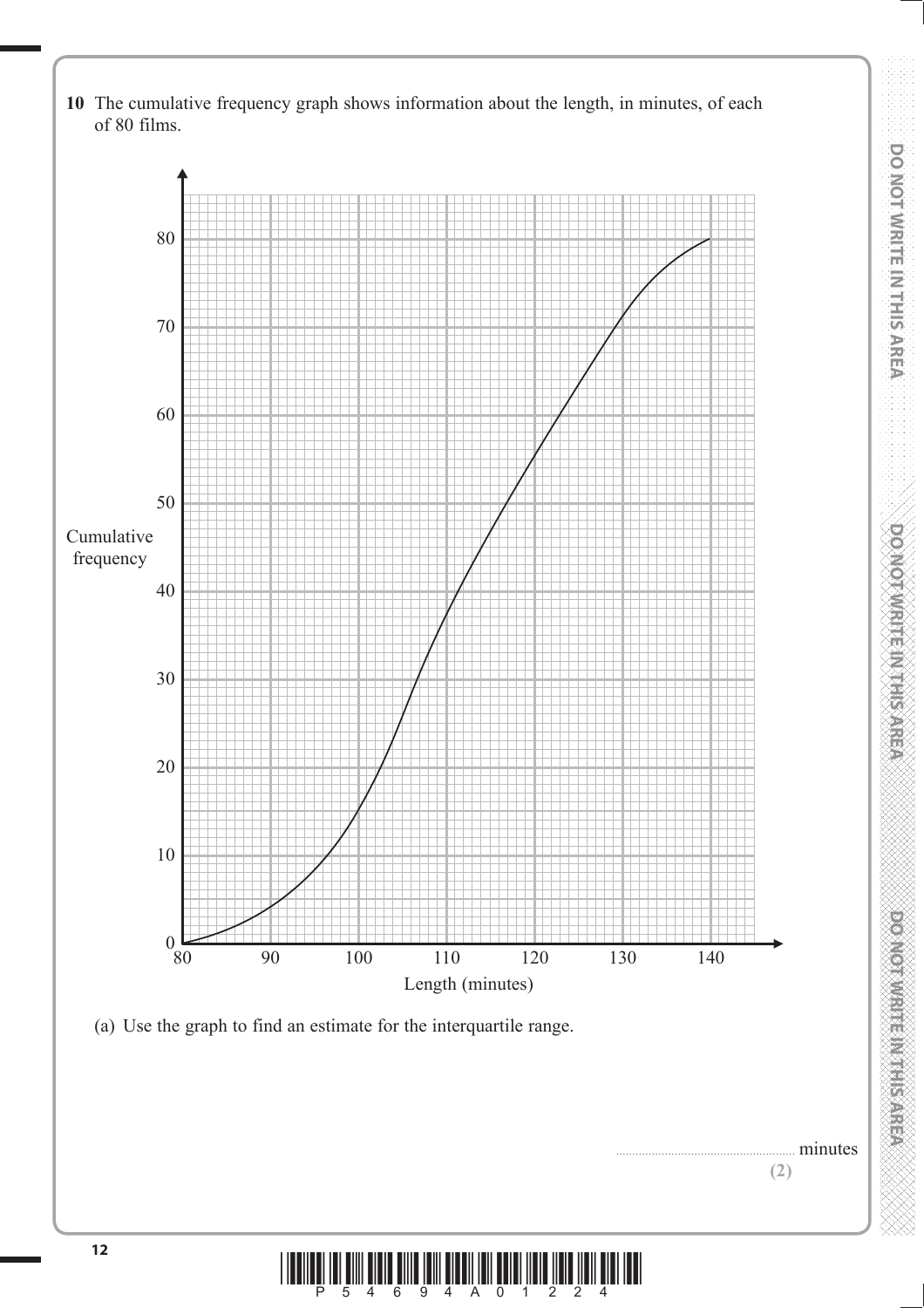Clare says,

**DO NOT WRITE IN THIS AREA** 

**DONOTWRITEWATEAREA** 

**DONOT WRITEINTHIS AREA** 

"More than 35% of these films are over 120 minutes long."

(b) Is Clare correct? Give a reason for your answer.

 $(3)$ 

## (Total for Question 10 is 5 marks)



 $13$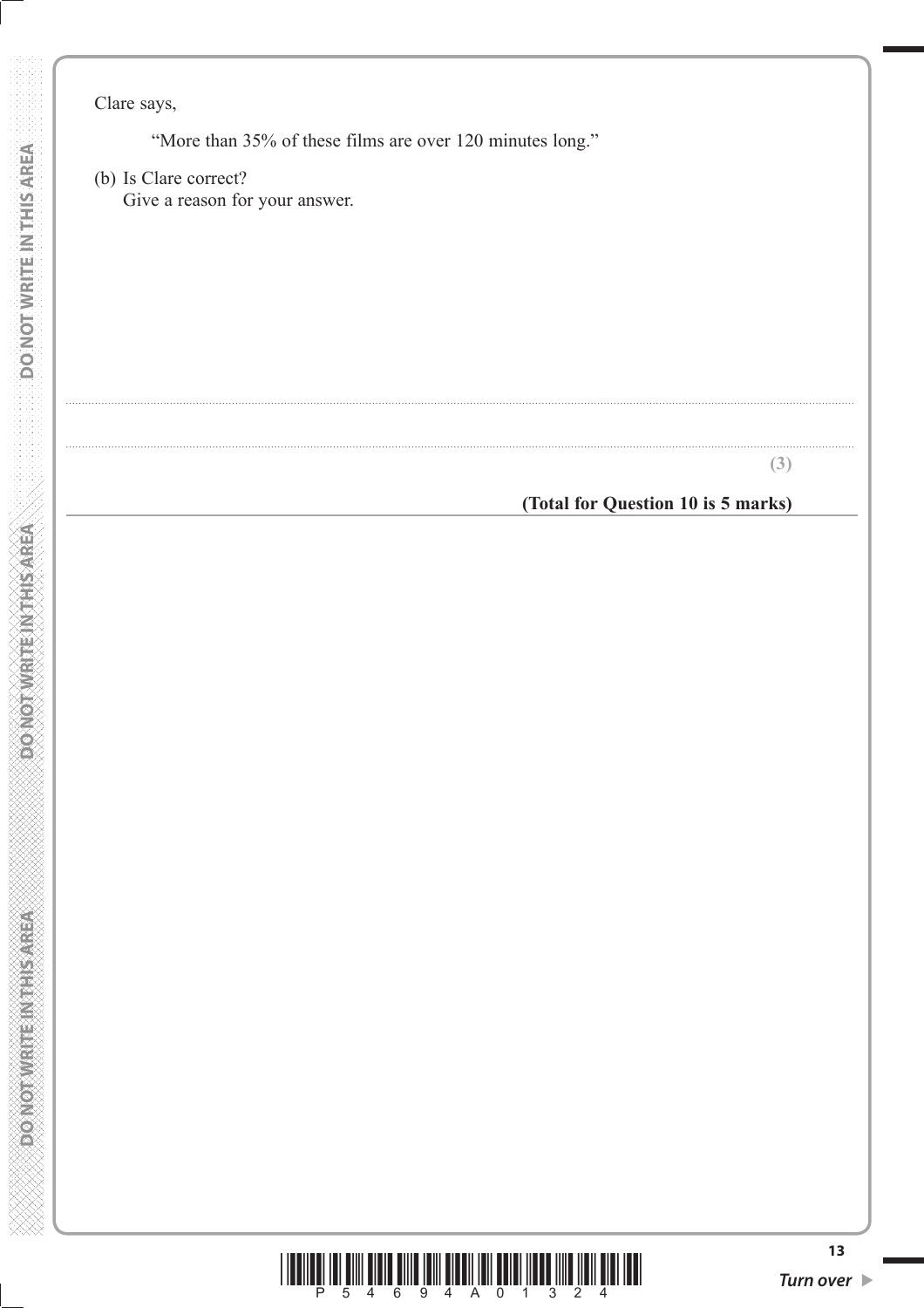

DO NOT WRITE IN THIS AREA

**DO NOT WRITE IN THIS AREA**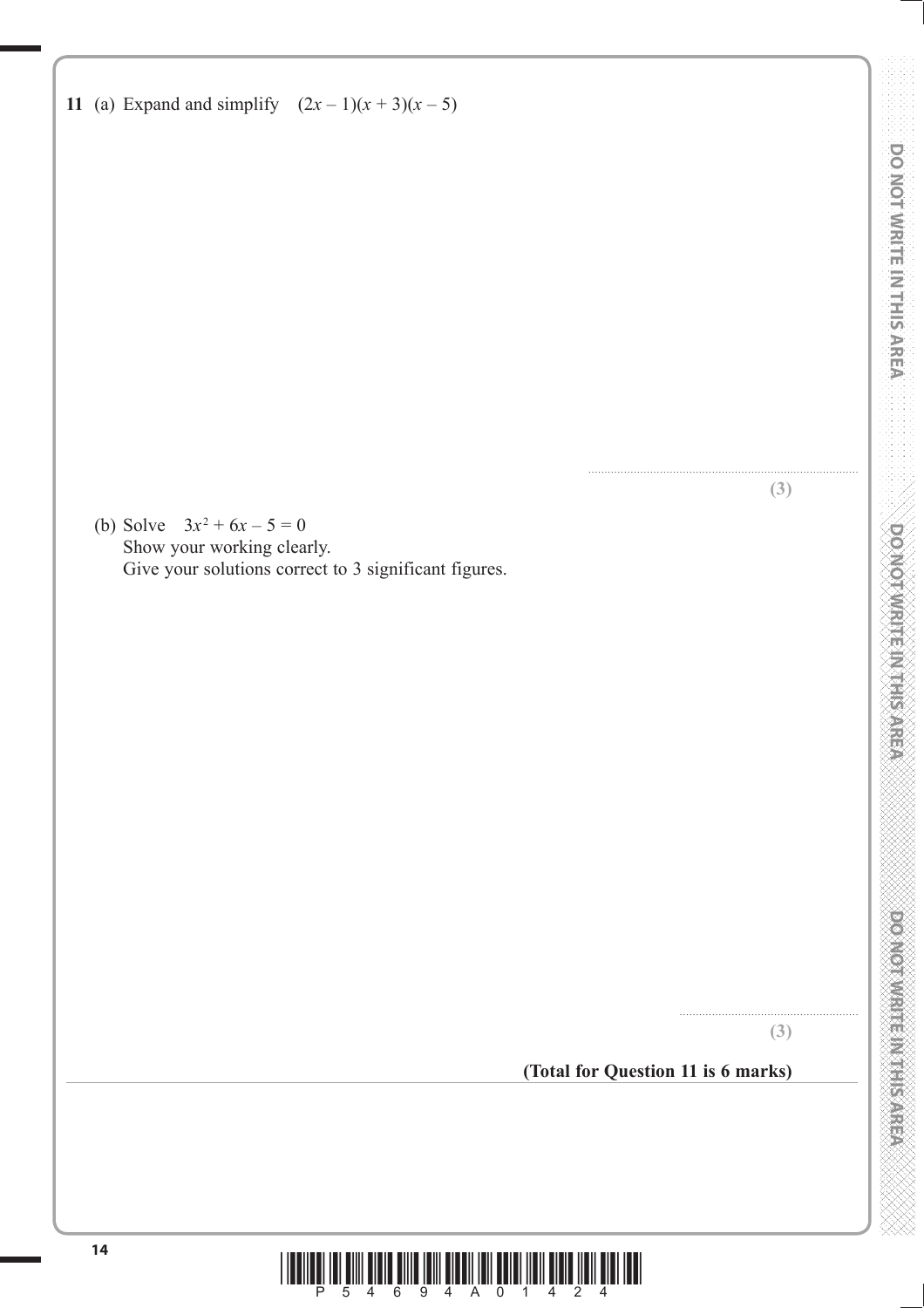**12** The diagram shows two straight lines drawn on a grid.



**(Total for Question 12 is 4 marks)**



**(3)**

**DOMORATE REGISTER OF**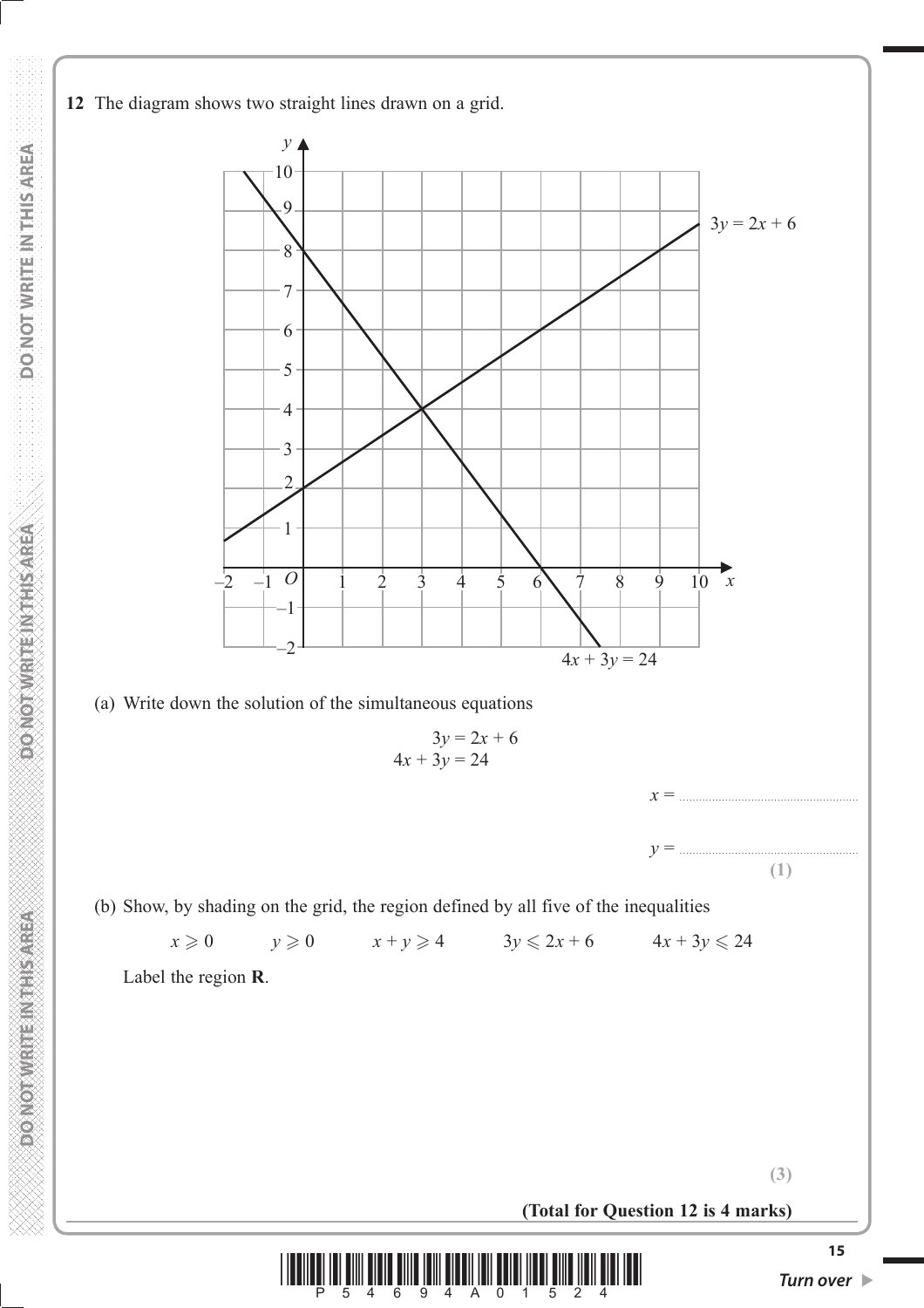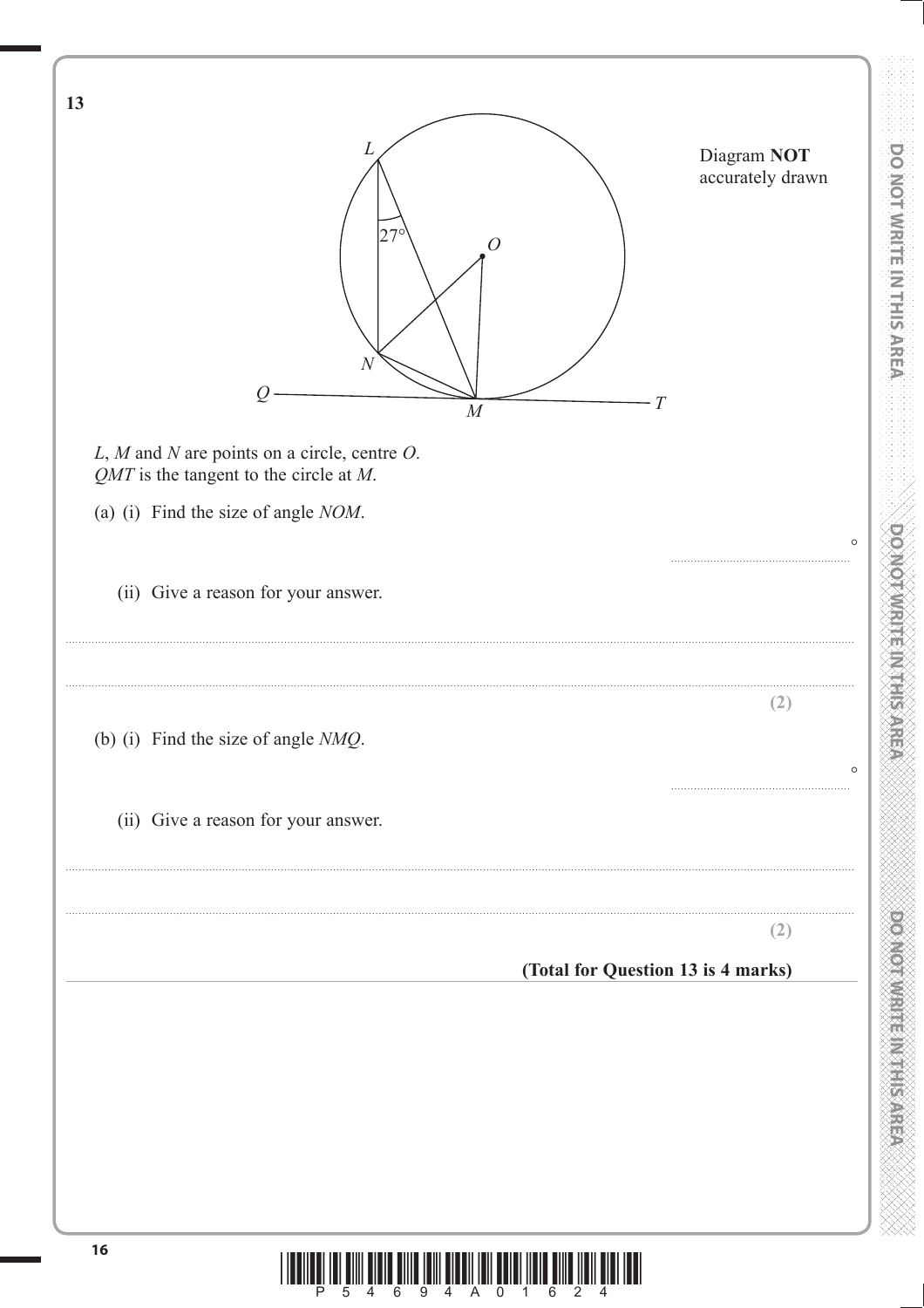**DOMORATE REGISTER OF** 

**14** The function f is such that

**17 17** *Turn over*  $f(x) = \frac{3x - 5}{4}$ (a) Find  $f(-7)$ ....................................................... **(1)** (b) Express the inverse function  $f^{-1}$  in the form  $f^{-1}(x) = ...$ f –1(*x*) = ....................................................... **(2)** The function g is such that  $g(x) = \sqrt{19 - x}$ (c) Find  $fg(3)$ ....................................................... **(2)** (d) Which values of *x* cannot be included in any domain of g? ....................................................... **(2) (Total for Question 14 is 7 marks)**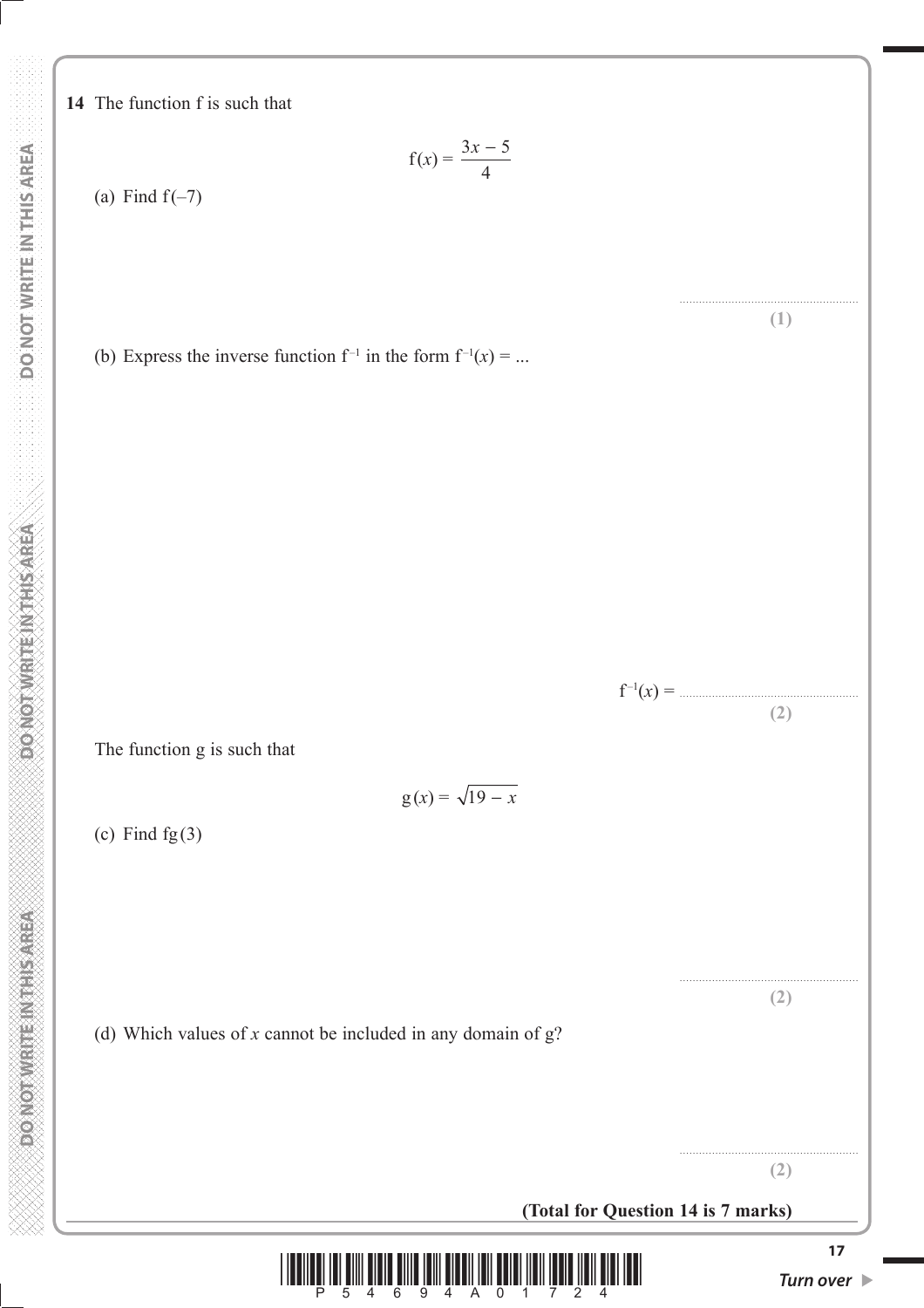

**DOMOTAMRITEIN HERRE** 

DO NOT WRITE IN THIS AREA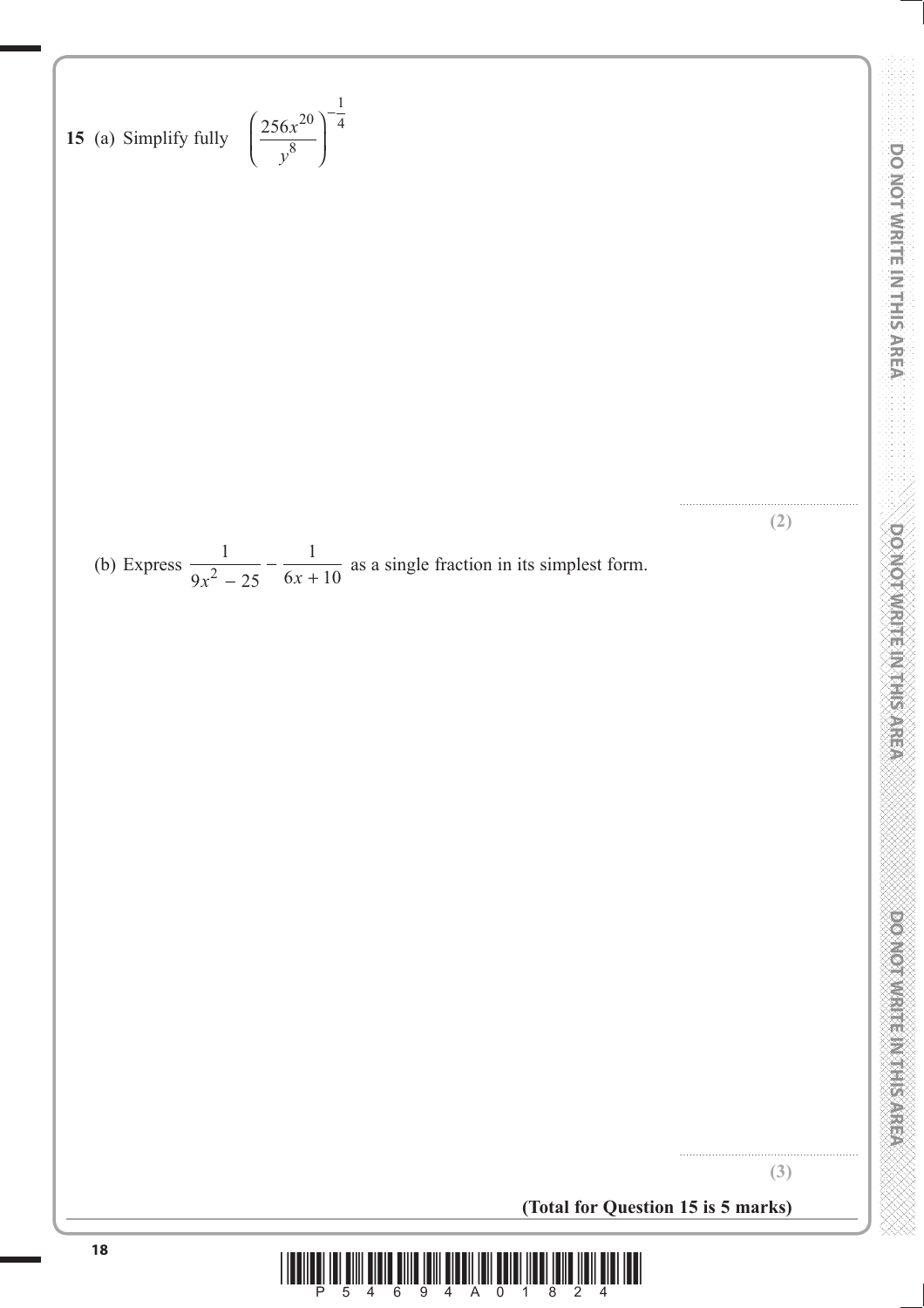**16** A frustum is made by removing a small cone from a large cone. The cones are mathematically similar.



The large cone has base radius *r* cm and height *h* cm.

Given that

$$
\frac{\text{volume of frustum}}{\text{volume of large cone}} = \frac{98}{125}
$$

find an expression, in terms of *h*, for the height of the frustum.

....................................................... cm

**(Total for Question 16 is 4 marks)**



**DOMORATE REGISTER OF**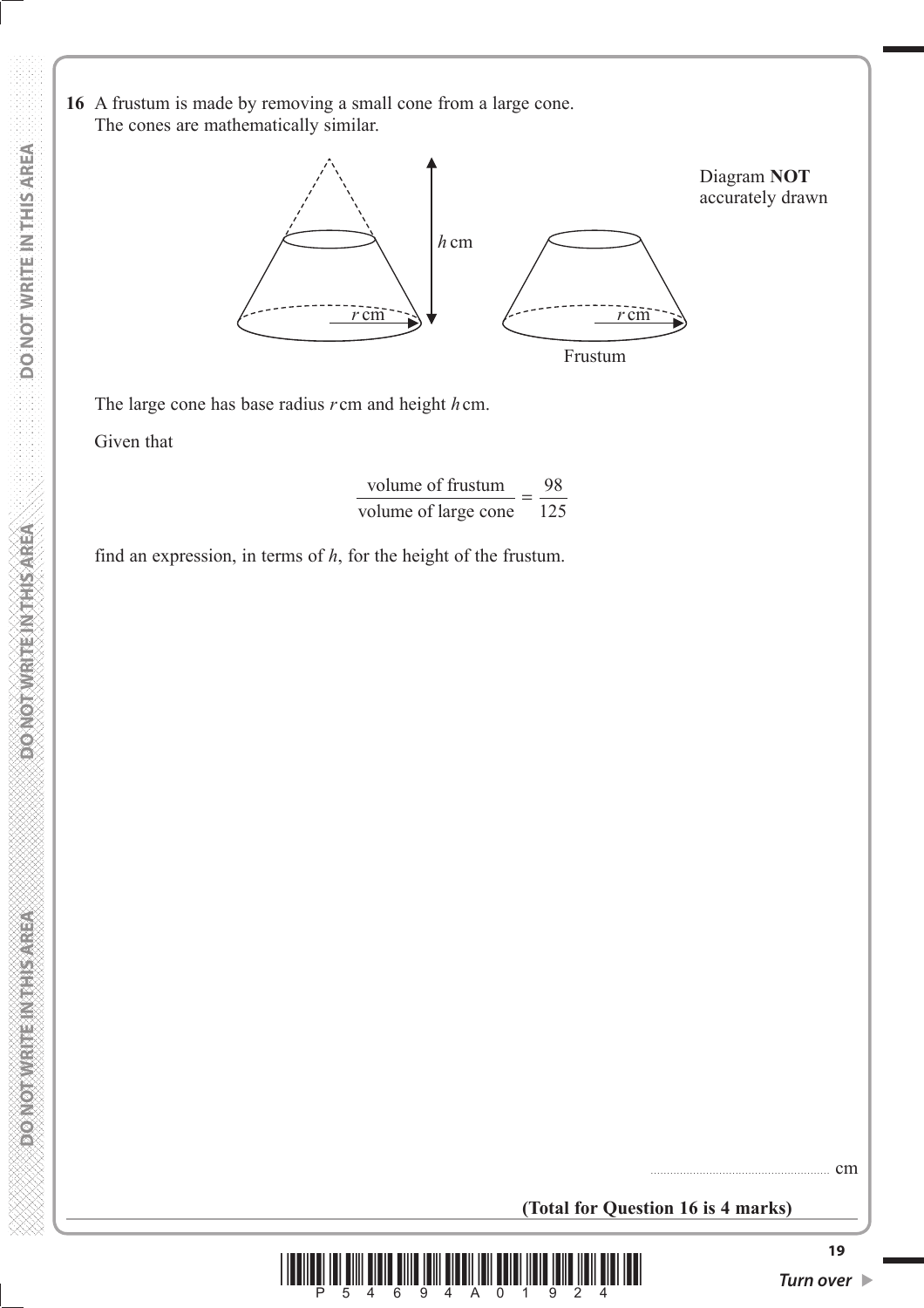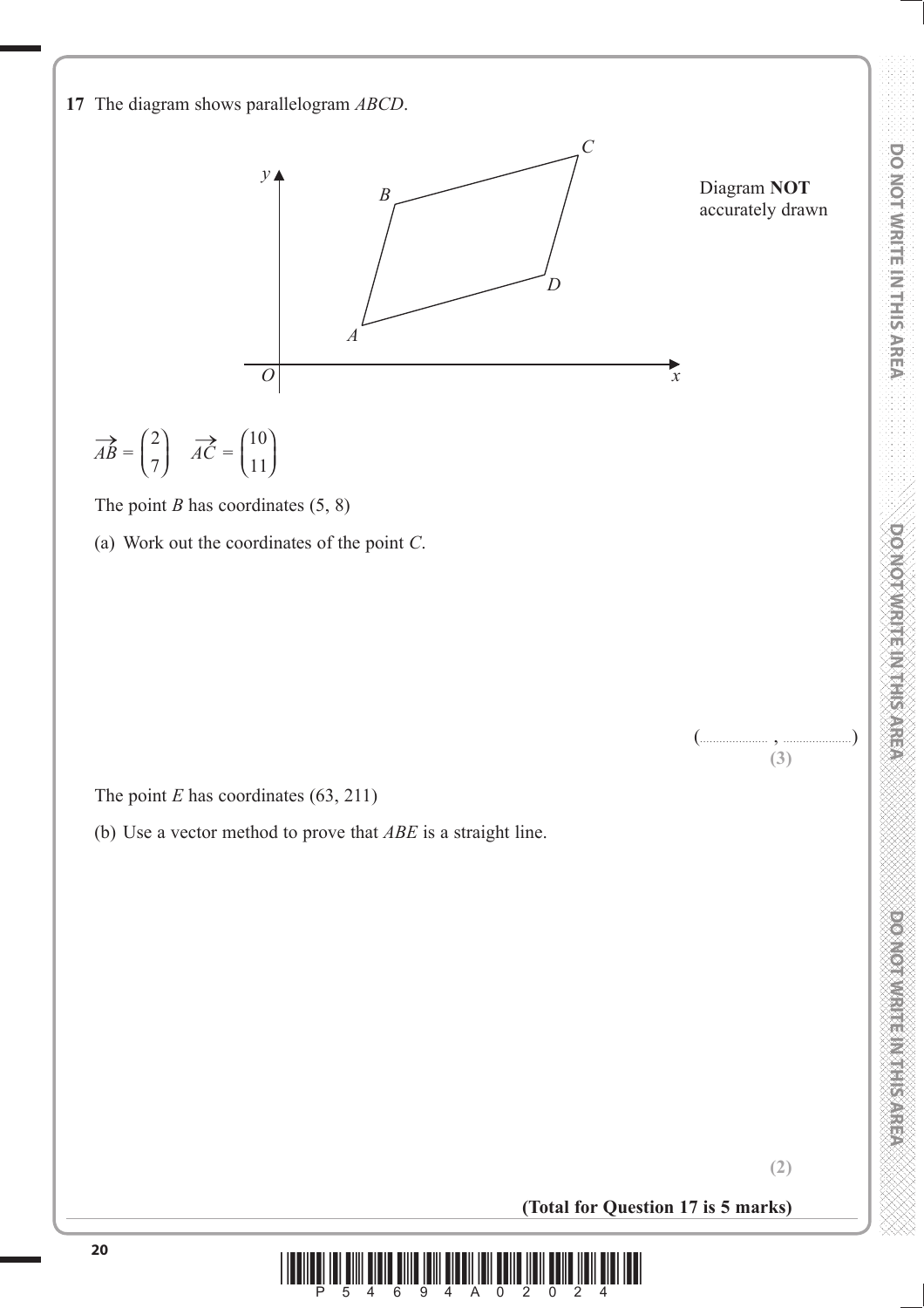**18**



*O*  $(-2, -1)$ *y x*

The diagram shows the curve with equation  $y = f(x)$ The coordinates of the minimum point of the curve are  $(-2, -1)$ 

(a) Write down the coordinates of the minimum point of the curve with equation

**MONOTHER REPAIRING CONFORM**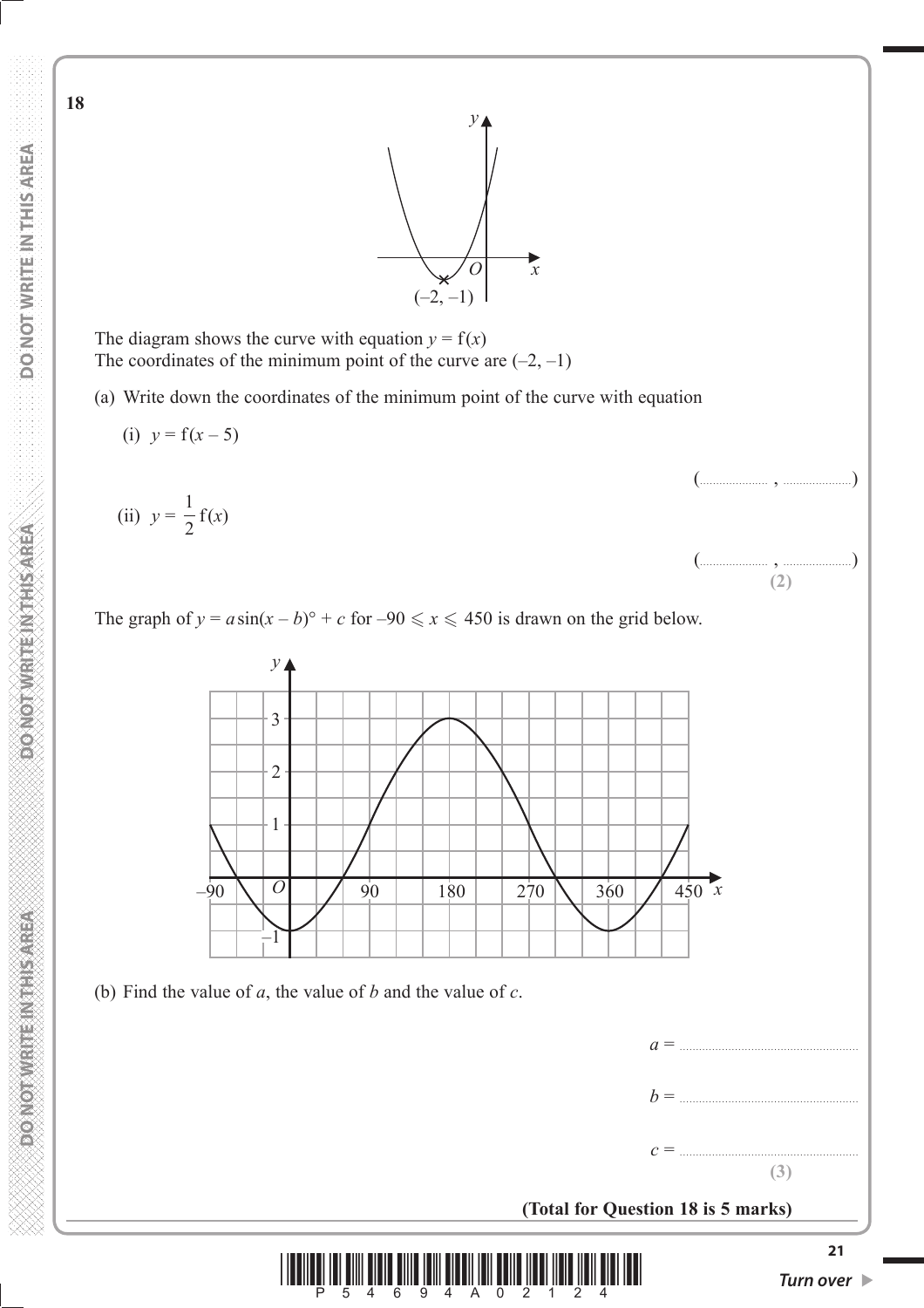**DOO YOU WELFARE ARRESTER** 

 Spinner **A** can land on the number 2 or 3 or 5 or 7 Spinner **B** can land on the number 2 or 3 or 4 or 5 or 6

Jack spins both spinners.

He wins the game if one spinner lands on an odd number **and** the other spinner lands on an even number.

Jack plays the game twice.

Work out the probability that Jack wins the game both times.

**(Total for Question 19 is 4 marks)**

.......................................................

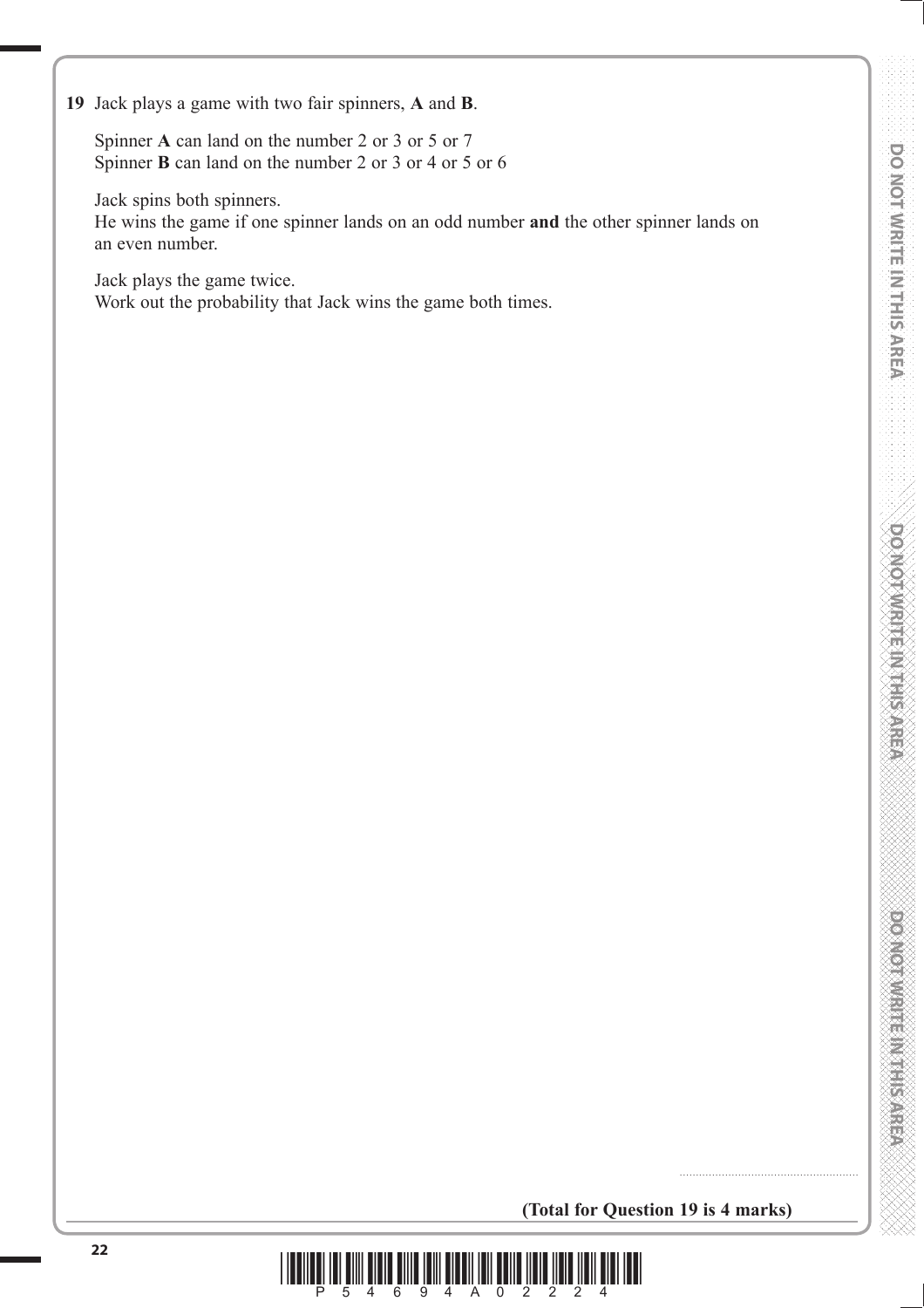**20** *ABC* is an isosceles triangle such that

 $AB = AC$ *A* has coordinates (4, 37) *B* and *C* lie on the line with equation  $3y = 2x + 12$ 

 Find an equation of the line of symmetry of triangle *ABC*. Give your answer in the form  $px + qy = r$  where p, q and r are integers. Show clear algebraic working.

**TOTAL FOR PAPER IS 100 MARKS**



.......................................................

**DONOT WRITEIN THIS AREA**